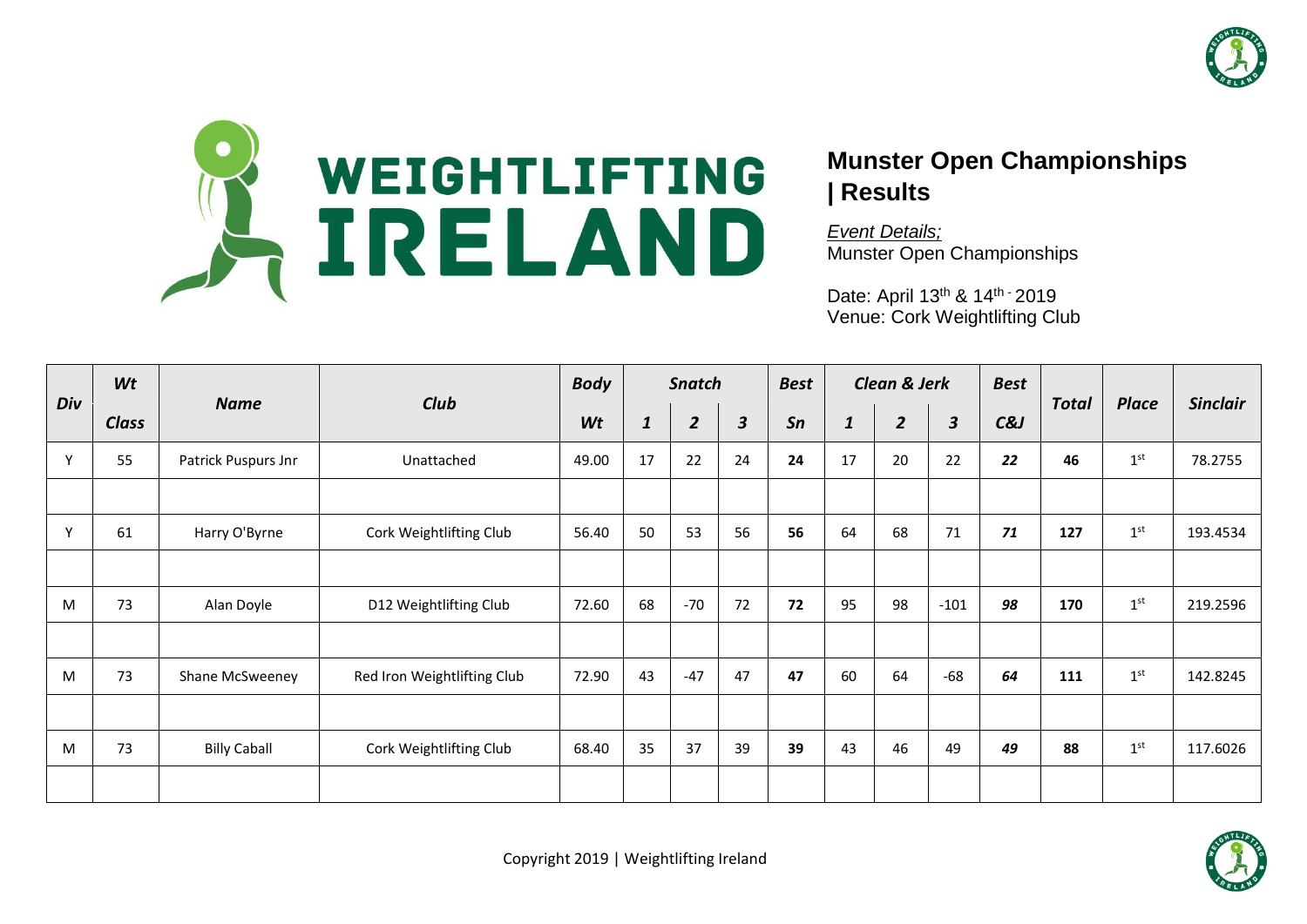

| Sr  | 73 | Thomas Mc Hugh         | Red Iron Weightlifting Club | 72.00 | 43     | 47    | $-50$ | 47                       | 55    | 58     | $-60$  | 58  | 105                      | 1 <sup>st</sup>          | 136.0776 |
|-----|----|------------------------|-----------------------------|-------|--------|-------|-------|--------------------------|-------|--------|--------|-----|--------------------------|--------------------------|----------|
|     |    |                        |                             |       |        |       |       |                          |       |        |        |     |                          |                          |          |
| Jr. | 73 | Matthew O'Connor       | Red Iron Weightlifting Club | 71.70 | $-58$  | $-60$ | $-60$ | $\overline{\phantom{a}}$ | 85    | $-90$  | $-90$  | 85  | $\overline{\phantom{a}}$ | $\overline{\phantom{0}}$ | 0        |
|     |    |                        |                             |       |        |       |       |                          |       |        |        |     |                          |                          |          |
| Jr  | 81 | Dominik Kmita          | Cork Weightlifting Club     | 75.00 | 80     | $-85$ | $-85$ | 80                       | 100   | $-106$ | 106    | 106 | 186                      | 1 <sup>st</sup>          | 235.5208 |
|     |    |                        |                             |       |        |       |       |                          |       |        |        |     |                          |                          |          |
| Sr  | 81 | Danny May              | CFI Weightlifting Club      | 80.50 | $-103$ | 103   | 106   | 106                      | 130   | 134    | 139    | 139 | 245                      | 1 <sup>st</sup>          | 298.7626 |
| Sr  | 81 | Pierce McManus         | Galway Weightlifting Club   | 76.40 | 70     | 75    | $-80$ | 75                       | 100   | $-105$ | $-105$ | 100 | 175                      | 2 <sup>nd</sup>          | 219.3526 |
| Sr  | 81 | Oisin O'Toole          | Performance Therapy Ireland | 79.90 | 58     | 61    | $-64$ | 61                       | 80    | 85     | 90     | 90  | 151                      | 3 <sup>rd</sup>          | 184.8413 |
| Sr  | 81 | Conor Parker           | Red Iron Weightlifting Club | 79.90 | $-58$  | 60    | 65    | 65                       | $-85$ | 85     | $-88$  | 85  | 150                      | 4 <sup>th</sup>          | 183.6172 |
| Sr  | 81 | <b>Colin Molloy</b>    | Performance Therapy Ireland | 76.90 | 55     | 58    | 60    | 60                       | 77    | 80     | 83     | 83  | 143                      | 5 <sup>th</sup>          | 178.6109 |
|     |    |                        |                             |       |        |       |       |                          |       |        |        |     |                          |                          |          |
| M   | 81 | <b>Brendan Dennehy</b> | Cork Weightlifting Club     | 75.20 | 40     | 45    | 50    | 50                       | 45    | 48     | 50     | 50  | 100                      | 1 <sup>st</sup>          | 126.4373 |
|     |    |                        |                             |       |        |       |       |                          |       |        |        |     |                          |                          |          |
| M   | 81 | Shane Griffin          | Phoenix Weightlifting Club  | 79.10 | $-79$  | $-79$ | $-79$ | $\overline{\phantom{a}}$ | 100   | 104    | 108    | 108 | $\overline{\phantom{a}}$ | $\overline{\phantom{0}}$ | 0        |
|     |    |                        |                             |       |        |       |       |                          |       |        |        |     |                          |                          |          |
| M   | 81 | Colm Brown             | CFI Weightlifting Club      | 76.80 | 38     | $-41$ | 41    | 41                       | 42    | 45     | $-47$  | 45  | 86                       | 1 <sup>st</sup>          | 107.4918 |
|     |    |                        |                             |       |        |       |       |                          |       |        |        |     |                          |                          |          |
|     |    |                        |                             |       |        |       |       |                          |       |        |        |     |                          |                          |          |

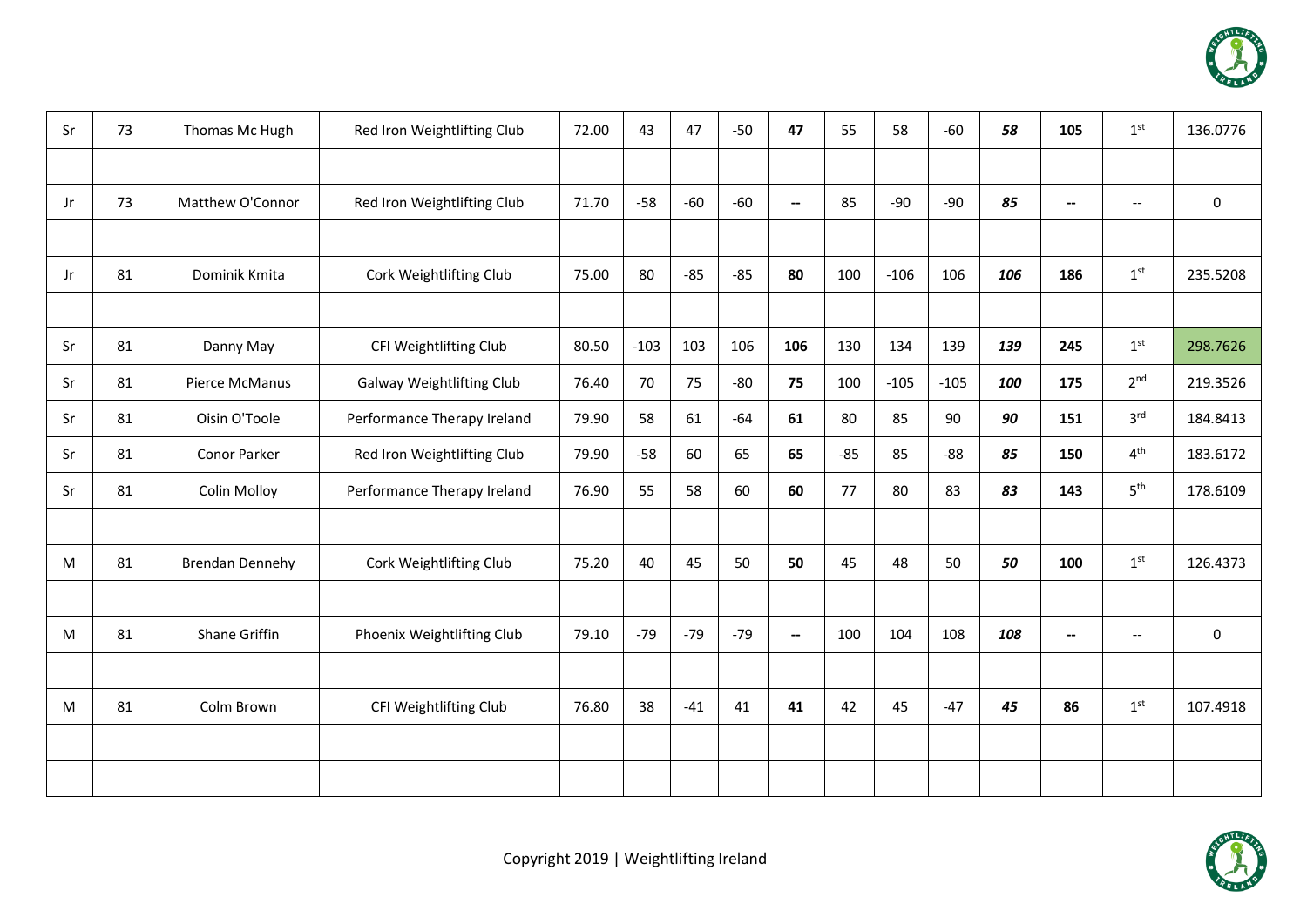

| Sr | 89 | Cian Corrigan          | D12 Weightlifting Club            | 87.80 | 105   | 108   | $-110$ | 108 | $-120$ | 125    | 127    | 127        | 235 | 1 <sup>st</sup> | 274.8561 |
|----|----|------------------------|-----------------------------------|-------|-------|-------|--------|-----|--------|--------|--------|------------|-----|-----------------|----------|
| Sr | 89 | Ciaran Lyons           | D12 Weightlifting Club            | 85.70 | 80    | 85    | 88     | 88  | 110    | 115    | 120    | 120        | 208 | 2 <sup>nd</sup> | 246.0028 |
| Sr | 89 | Mark Rowan             | CFI Weightlifting Club            | 87.10 | $-93$ | 93    | $-97$  | 93  | 112    | $-116$ | $-118$ | 112        | 205 | 3 <sup>rd</sup> | 240.6429 |
| Sr | 89 | Alex Gibney            | CFI Weightlifting Club            | 84.40 | 83    | 85    | $-88$  | 85  | 95     | 100    | 103    | 103        | 188 | 4 <sup>th</sup> | 223.9627 |
| Sr | 89 | Ronan Lennon           | Resurrection 8 Weightlifting Club | 84.20 | 70    | $-75$ | 76     | 76  | 95     | 100    | 105    | 105        | 181 | 5 <sup>th</sup> | 215.8688 |
|    |    |                        |                                   |       |       |       |        |     |        |        |        |            |     |                 |          |
| Jr | 89 | Yakub Boybay           | Cork Weightlifting Club           | 87.80 | 80    | $-85$ | $-85$  | 80  | 105    | 110    | $-115$ | <b>110</b> | 190 | 1 <sup>st</sup> | 222.2241 |
|    |    |                        |                                   |       |       |       |        |     |        |        |        |            |     |                 |          |
| M  | 89 | Liam Hourston          | Unattached                        | 87.60 | 42    | 44    | 47     | 47  | 50     | 52     | $-54$  | 52         | 99  | 1 <sup>st</sup> | 115.9102 |
|    |    |                        |                                   |       |       |       |        |     |        |        |        |            |     |                 |          |
| M  | 89 | Domenico Pangallo      | Unattached                        | 84.90 | 90    | 95    | $-100$ | 95  | 115    | $-118$ | $-118$ | 115        | 210 | 1 <sup>st</sup> | 249.4684 |
| M  | 89 | <b>Oscar Bartulius</b> | CFI Weightlifting Club            | 88.40 | 83    | 85    | 88     | 88  | 113    | $-116$ | 118    | 118        | 206 | 2 <sup>nd</sup> | 240.2002 |
|    |    |                        |                                   |       |       |       |        |     |        |        |        |            |     |                 |          |
| M  | 89 | <b>Bryan Collins</b>   | Resurrection 8 Weightlifting Club | 84.80 | 35    | 42    | 48     | 48  | 45     | 50     | 55     | 55         | 103 | 1 <sup>st</sup> | 122.4268 |
|    |    |                        |                                   |       |       |       |        |     |        |        |        |            |     |                 |          |
| M  | 89 | Michael Dennehy        | Cork Weightlifting Club           | 86.80 | 50    | 53    | 56     | 56  | 60     | 63     | 66     | 66         | 122 | 1 <sup>st</sup> | 143.4387 |
|    |    |                        |                                   |       |       |       |        |     |        |        |        |            |     |                 |          |
| Sr | 96 | Geoffrey Chapman       | Resurrection 8 Weightlifting Club | 92.60 | 82    | $-87$ | 88     | 88  | 100    | $-106$ | $-107$ | 100        | 188 | 1 <sup>st</sup> | 214.8523 |
| Sr | 96 | Eoin Campbell          | Cork Weightlifting Club           | 93.10 | 57    | 61    | 66     | 66  | 70     | 75     | 80     | 80         | 146 | 2 <sup>nd</sup> | 166.4801 |